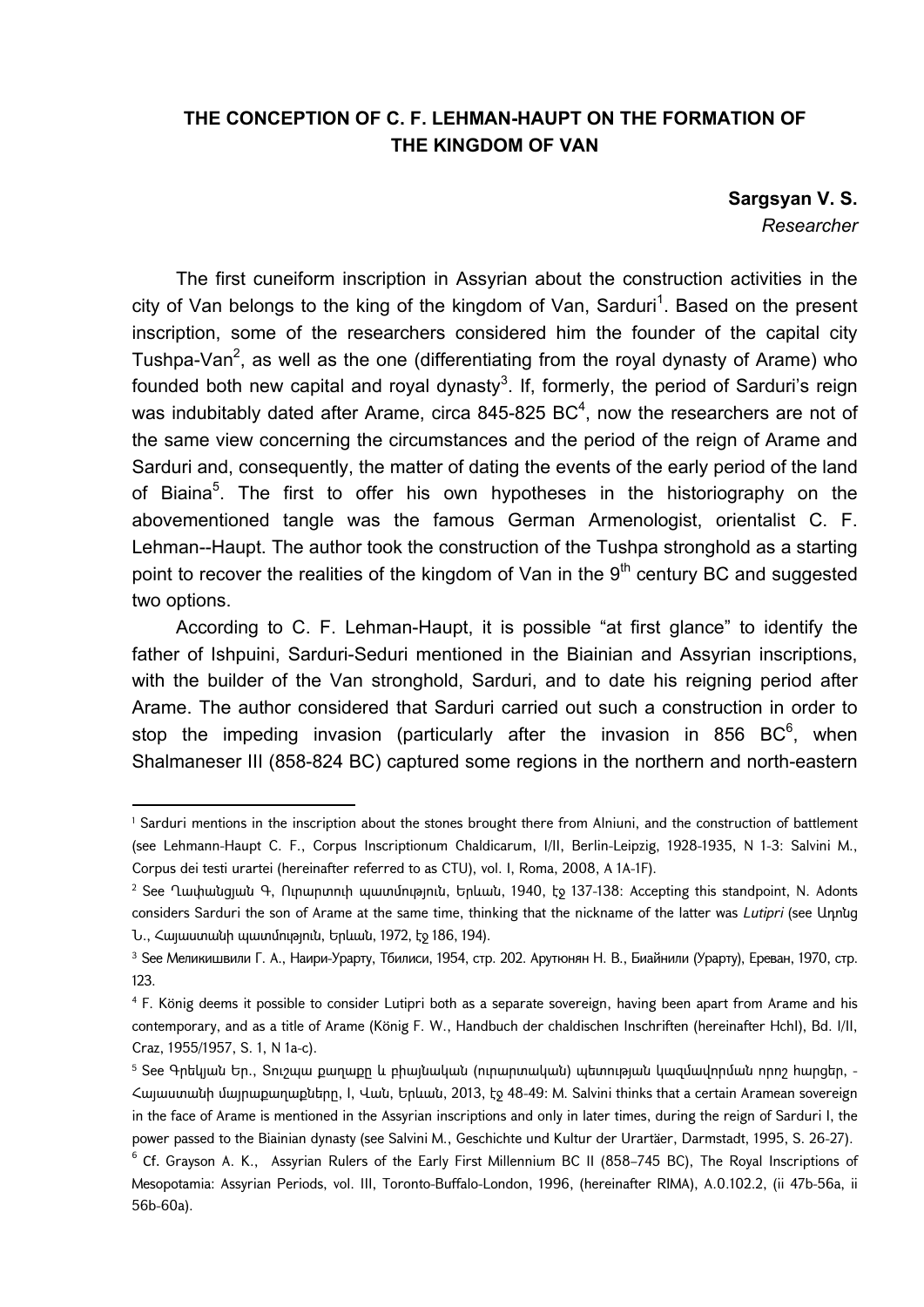**.** 

coastal parts of Lake Van<sup>7</sup>, including the royal city of Arame, Artsashkun<sup>8</sup>). If this version is taken into consideration, Van became a capital city subsequently, during the reign of Sarduri's son, Ishpuini.

According to Lehman-Haupt, the stones of Tushpa castle differ from the local raw materials in their nature. Based on the fact of the stones, having been brought here from Alniuni, mentioned in the inscription of Sarduri, he considered that the stones were brought here by ships from the northern coastal regions of Lake Van<sup>9</sup>. The author assumed that Manazkert city was called Alniuni in ancient times<sup>10</sup>. Consequently, according to the author, it is supposed that the wall building materials were brought to Van either from Manazkert or from the other northern coastal area via Lake Van<sup>11</sup>. Lehman-Haupt considered that the name Manazkert of later times was originated from the name of Menua because Menua had reconstructed the castle, situated there<sup>12</sup>.

According to the second version of Lehman-Haupt, there is a need to differentiate the son of Lutipri, Sarduri, a founder of the Van stronghold, from the father of Ishpuini, Sardur-Sedur, mentioned in the Biainian and Assyrian inscriptions.

Accordingly, the author deems it possible that the reign of Sarduri was before Arame, during the ruling years of Ashurnasirpal II (883-859 BC)<sup>13</sup>. For such a dating he took the fact of close similarities of the titles of Sarduri and Ashurnasirpal<sup>14</sup>. As the researcher pointed out, the Nairi political units, which in previous times were weakly connected to each other, later were united in one state under the rule of Lutipri's son, Sarduri<sup>15</sup>. Pointing the titles of Sarduri in the inscription, "the king of world, the king of kings", C. F. Lehman-Haupt supposed that he was the driving force for the Nairi advancement during the reign of Ashurnasirpal II in Assyria. The son of Lutipri, Sarduri,

10 S. Eremyan localized Alniuni in the province of Aghiovit [see Երեմյան Ս., Ուրարտու պետությունը 860-590 թթ. մ.թ.ա., Երևան, 1980թ. (քարտեզ)].

15 See AEJ, I, Berlin, 1910, S. 13.

<sup>7</sup> Lehmann-Haupt C. F., Materialien zur älteren Geschichte Armeniens und Mesopotamiens (Abhandlungen der Königlichen Gesellschaft der Wissenschaften zu Göttingen, Philologisch-Historische Klasse, Neue Folge Band IX, Nro 3.), Berlin, 1907, S. 35 (16, 17), 41 (7, 8).

<sup>8</sup> Lehmann-Haupt C. F., Armenien einst und jetzt (wunnhtunu' AEJ), Bd. II/1, Berlin-Leipzig, 1926, S. 21.

<sup>&</sup>lt;sup>9</sup> As an example, the author pointed the medieval similar events, testified by Tovma Artsruni (see AEJ, II/1, S. 20): the fact of bringing hewn stones to Van from the Manavazian city by Gagik Artsruni as well as the transportation of the stones of Akhtamar church from the Kotom castle of Aghdznik via lake Van (see Թովմա Արծրունի և Անանուն, Պատմութիւն տանն Արծրունեաց, Երևան, 1985, էջ 391, 461).

<sup>11</sup> See AEJ, II/1, S. 20: B. Piotrovski points that it is difficult to agree definitely with this assumption, but it is clear that the stones have been brought here from other places (see Пиотровский Б.Б., Ванское царство (Урарту), Москва, 1959, стр. 58-59): M. Salvini considers it possible to locate Alniuni city in Nairi-Khubushkia, and the transportation of the acropolis' stones from the stone-pit, not far from Van, corresponding to the locations of Sugunia and Artsashkun(u) (see Salvini M., Geschichte und Kultur der Urartäer, S. 35-36).

 $12$  The father of Armenian history, Movses Khorenatsi (the 5<sup>th</sup> c. AD) tells that Manavaz from Haik's descendants inherited Hark (see Մովսէս Խորենացի (hereinafter Մովսես Խորենացի), Պատմութիւն Հայոց, Երևան, 1991, էջ, 36)  $13$  This version is more possible for the author as he himself notes (see AEJ, II/1, S. 21, 24).

<sup>&</sup>lt;sup>14</sup> N. Adonts criticizes Lehman-Haupt for such a conclusion, based on the similarities of both kings; but this is not the only argument Lehman-Haupt brings (see Ադոնց Ն., op. cit., pp. 186-187).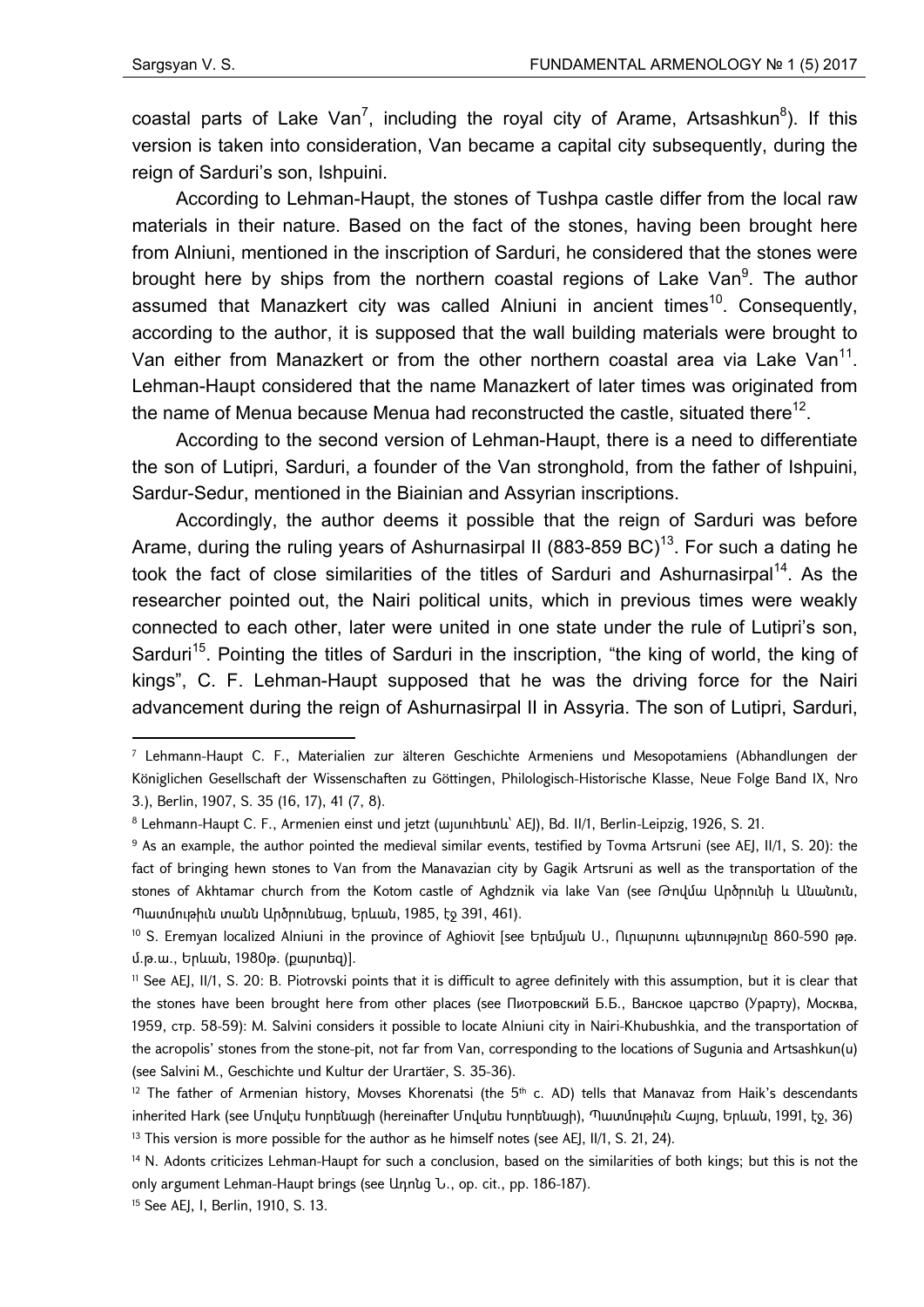carrying consciously the titles of the Assyrian king, tried to challenge the global ambitions of Ashurnasirpal in such a way as well<sup>16</sup>.

The partly legible inscription (on the left and right sides of the niche, carved into the rock on the southern side of the Van rock face, and discovered by V. Belk and Lehman-Haupt) the latter considered relating to the reigning period of Sarduri<sup>17</sup>. As Lehman-Haupt noted rightly, the sacrificial animals are listed in Assyrian in the inscription; the style of the wedges looks like the inscription of Sarduri and the content, on the door of Mher. It did not preserve a name either of a king or a deity. This inscription, discovered by Lehman-Haupt, remained out of the researchers' attention for a long time.

Later M. Salvini, applying the copy of Lehman-Haupt, supposed that the present text has nothing to do with the Biainian inscriptions; this niche and the inscription could belong to Sarduri I or to an Assyrian king<sup>18</sup>. Nevertheless, I. Dyakonov, examining the text of the inscription and criticizing M. Salvini, concluded that there is a connection with the new Assyrian dyalect in the inscription and it is typical to the Biainian texts, defining sacrifice procedure<sup>19</sup>. Accordingly, if Lehman-Haupt is righteous, this inscription, having been dated to the  $9<sup>th</sup>$  century BC could certify about the involvement of sacrifice procedure and deities in the state policy already in that period.

At the same time, basing on the records of the Assyrian inscriptions, Lehman-Haupt supposed that the advancement of the Nairi state toward the northern regions of Assyria took place during the reign of Ashurnasirpal II<sup>20</sup>.

According to Lehman-Haupt, the Nairians had a considerable advancement to the south, in the territory belonging to Assyria in previous times, during not only the reign of Shalmaneser I, but also Ashurnasirpal  $II^{21}$ .

Ashurnasirpal II centered his attention on the Syrian direction, where Damascus had taken a leading role<sup>22</sup>. The coalition of Damascus and Hamat, which extended to

**.** 

<sup>16</sup> See Lehmann, C. F., Šar kiššati, "Zeitschrift für Assyriologie und verwandte Gebiete", Bd. 8, Weimar , 1896, S. 200, 202. Investigating the abovementioned inscription, G. Vilhelm came to a conclusion that the royal titles and nicknames of Sarduri corresponded to the titles of Ashurnasirpal II; the inscription is related to the new Assyrian letter style and dialect. According to the researcher, the composer of the inscription being from the cities of the northern part of Assyria, was a writer by profession, mastering some important formulations of royal inscriptions of the previous decades. He was brought to Tushpa during a military raid, or he came to this city by his own will (see Wilhelm G., Urartu als Region der Keilschrift-Kultur, in: V. Haas (Hrsg), Das Reich Urartu. Ein altorientalischer Staat im 1. Jahrtausend v. Chr., "Xenia", 17, Konstanz, 1986, S. 106).

<sup>&</sup>lt;sup>17</sup> See Lehmann-Haupt C. F., Materialien zur älteren Geschichte Armeniens und Mesopotamiens, S. 63, Fig.41: AEJ, II/1, S. 26-28: CTU, vol. I , A1-2.

<sup>&</sup>lt;sup>18</sup> See Salvini M., Eine vergessene Felsinschrift mit einem assyrischen Opfertext, "Societies and Languages of the Ancient Near East (Studies in honor of I. M. Diakonoff)", Warminster, 1982, S. 331: Salvini M., Le pantheon de l'Urartu et le fondement de l'etat, "Studi epigrafici e liguistici sul Vicino Orienteantico", vol. 6, 1989, p. 83.

<sup>19</sup> Дьяконов И.М., О некоторых направлениях в урартском языкознании и новых урартских текстах, Древний Восток, 1988, 5, стр. 157-158.

<sup>20</sup> See AEJ, II/1, S. 21, 395.

<sup>21</sup> See AEJ, I, S. 13.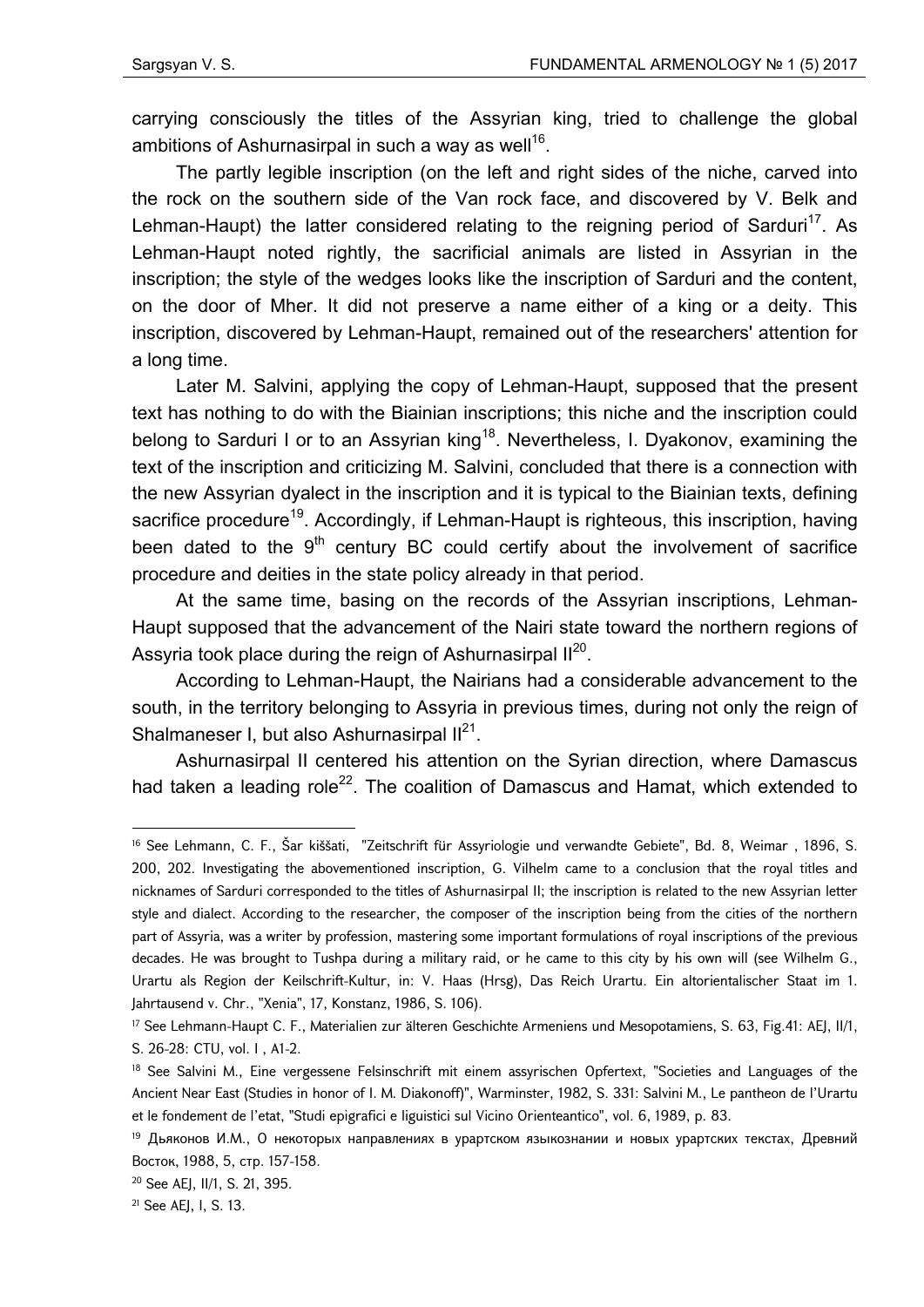Asia Minor, was also seeking a support in Armenia. Hence, according to Lehman-Haupt, there is a need to see causality between the raids of Shalmaneser III against the Arameans and into the Armenian Highland<sup>23</sup>. Shalamaneser III succeeded in holding up the Armenian mountaineers and united with them Arameans, thus preventing the danger, hanged over Assyria<sup>24</sup>. In the subsequent centuries the Biainian kings were maintaining allied relations with the enemies of Assyria, especially with the Aramean states of Northern Syria.

The Assyrian king Ashurnasirpal II pointed out in one of his inscriptions that he conquered the lands from the headwaters of the Subnat River to the Urartu (Ararat) country. Lehman-Haupt locates Subnat in Mesopotamia, on the way from Nineveh to Tur-Abdin, near the Western Tigris<sup>25</sup>. In the similar texts of Ashurnasirpal II the name of Nirbu is mentioned instead of Urartu. The researcher was previously assuming that one has to perceive the Arart/d/ mountains in the face of the most ancient testimony of Urartu in the Assyrian inscriptions<sup>26</sup>.

The author noted that the Assyrians used the name "Urartu", adjacent to Mesopotamia, for the country and population north to them $^{27}$ .

According to Lehman-Haupt, Ashurnasirpal II failed to invade into the central regions of Armenia, because Sarduri had built the Van stronghold to hold up the Assyrian raids.

The defensive role of the castle was given importance during the siege; at that time the material provision of the castle was being provided from the other shore of the lake<sup>28</sup>. The researcher was also thinking that the castle was protecting the port built by Sarduri<sup>29</sup>.

1

<sup>22</sup> See Lehmann-Haupt C.F., Israel-Seine Entwicklung im Rahmen der Weltgeschichte, Tübingen, 1911, S. 72, 75.

<sup>&</sup>lt;sup>23</sup> The military-strategic interests of Assyria in the north and west were connected with each other, which is reflected both in the inscriptions and in illustrations (see Schachner A., Bilder eines Weltreichs, Kunst- und kulturgeschichtliche Untersuchungen zu den Verzierungen eines Tores aus Balawat (Imgur-Enlil) aus der Zeit von Salmanassar III, König von Assyrien, "Subartu," XX, Turnhout, 2007, S. 227-228)

<sup>&</sup>lt;sup>24</sup> See AEJ, I, S. 443.

<sup>25</sup> See Lehmann-Haupt C. F., Materialien zur älteren Geschichte Armeniens und Mesopotamiens, S. 22.

<sup>&</sup>lt;sup>26</sup> See AEJ, I, S. 443: Grayson A.K., Assyrian Rulers of the Early First Millennium BC I (1114–859 BC), The Royal Inscriptions of Mesopotamia: Assyrian Periods, vol. II, Toronto-Buffalo-London, 1991, A.0.101.30 (1-20a): Дьяконов И. М., Ассиро-вавилонские источники по истории Урарту (այսուհետև` АВИИУ), "Вестник древней истории", Москва, 1951, N 2-4. Nirbu or Nirib may also mean a mountain pass (see ibid., ref. 4). Lehman-Haupt locates Niribi as a country on the southern side of Arart mountains, which is bordered with the Mesopotamian lowland (see AEJ, I, S. 443). Movses Khorenatsi noted, "then he (Hayk) gives birth to his son, Aramaneak, in Babylon, and left for the country of Ararad, which is located in the north (see Մովսես Խորենացի, էջ 33). We have to note that the form Ararat is available in the manuscrips of this work.

<sup>&</sup>lt;sup>27</sup> See AEJ, II/2, Berlin-Leipzig, 1931, S. 847-851. According to M. Salvini, Urartu is mentioned here in the Assyrian inscription as a general geographical name (see Salvini M., Urartu. A. Geschichte, "Reallexikon der Assyriologie und Vorderasiatischen Archäologie", Bd.14. 5./6. Lief., 2015, S. 390).

<sup>28</sup> See AEJ, II/1, S. 20, 22.

 $29$  C. F. Lehman-Haupt had an opinion that the level of Lake Van was lower then, and the port was 1 km away from the stronghold; the water reached almost the castle during the water-level fluctuations (see op. cit., p. 18).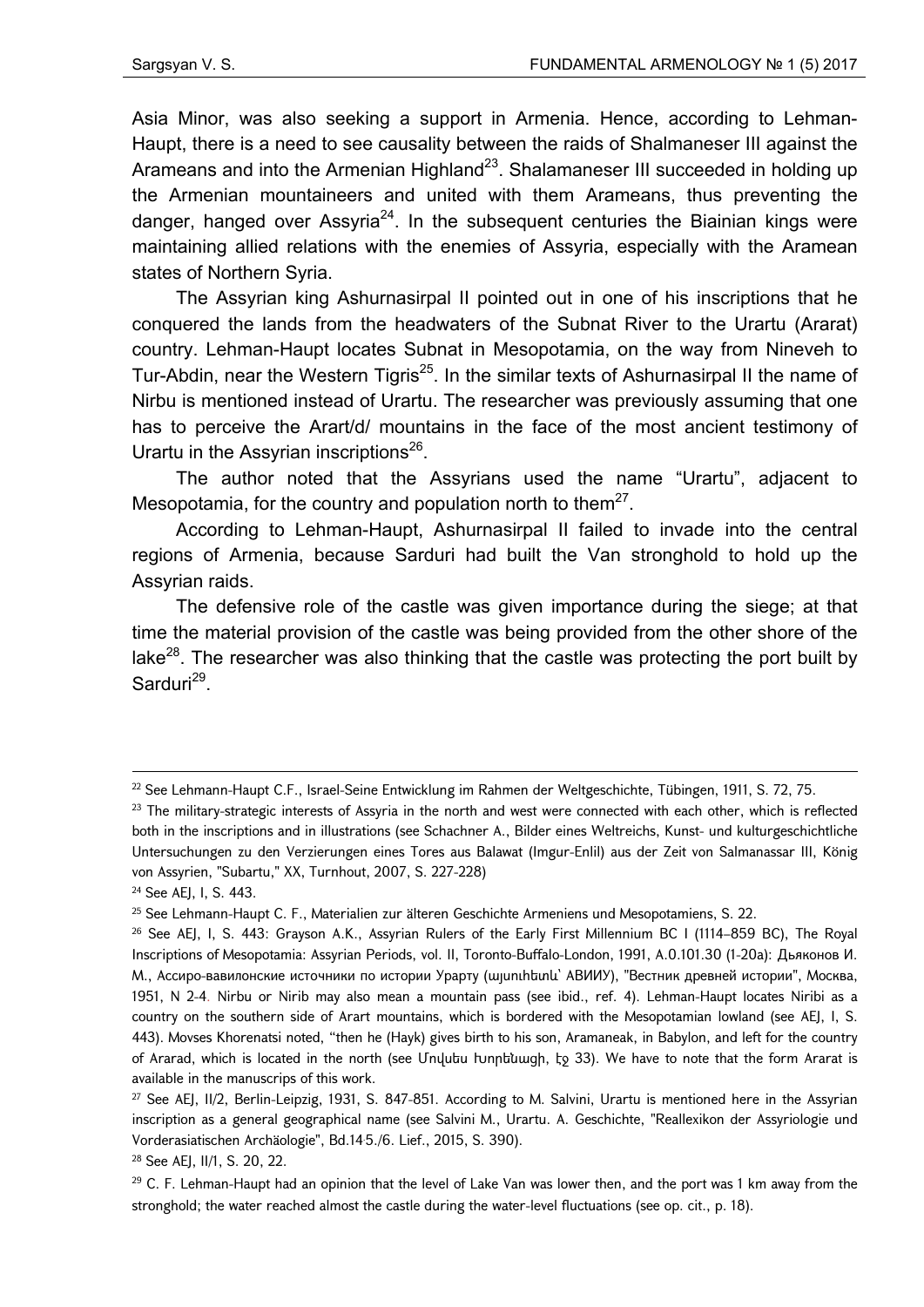According to Lehman-Haupt's concept, a power change took place during the reign of Arame, whom the Armenians glorify as their hero and potentate<sup>30</sup>; the power of the Nairi state unit in the Armenian Highland passed to the Biainian (Khaldian) dynasty<sup>31</sup>. The author tries to provide a suchlike ground for the absence in subsequent years of the title "king of the Nairi countries" from the title list of the Biainian kings<sup>32</sup>. The facts of Artsashku being the capital city of the state during Arame's reign and the Biainians spreading their rule both in the southern and the Lake Van eastern areas of the Armenian Highland only in later times, were considered important $33$ . Sugunia is mentioned in the southern area of Arame's country during the raid organized in the first year of Shalmaneser's (III) reign<sup>34</sup>. There are different opinions about the localization of Sugunia, but in all cases the researchers locate it in the southern part of the Armenian Highland, between the lakes of Van and Urmia<sup>35</sup>, having already been included in the sphere of Arame's political power<sup>36</sup>. It follows from poetic texts, ascribed to the invasion in 856 BC, during the third year of Shalmaneser's (III) reign, that the king received a tribute from the city of Turushpa $37$ . The city of Aramalu is mentioned in the description of this invasion in the central districts of Arame's state, in the neighborhood of the captal city Artsashku<sup>38</sup>.

The analysis of the records of the inscriptions about Artsashku did not bring the researchers to a definite conclusion<sup>39</sup>. The mentioning of Tushpa (Turushpa) enables to

**.** 

32 See Lehmann-Haupt C. F., Das urartäisch-chaldische Herrscherhaus, "Zeitschrift für Assyriologie und verwandte Gebiete", Bd., 33, Berlin-Leipzig, 1921, S. 28- 29.

 $35$  See Adonts N., op. cit., p. 79. Пиотровский Б., op. cit., p. 55. Арутюнян Н. В., Топонимика Урарту, Ереван, 1985, с. 171: Salvini M., Geschichte und Kultur der Urartäer, S. 28

36 See Пиотровский Б., op. cit., p. 60.

37 See RIMA, vol. III, A.0.102.17 (57).

38 See АВИИУ, N 27 (II-54): RIMA, vol. III, A.0.102.2, ii56b-60a. A. Fuchs considers that Aramali is mentined here as a city, which had not a king and is concerned directly the devastation of the Biayna centers around Artsashku (see Fuchs A., Urarюu in der Zeit, Biainili-Urartu, The Proceedings of the Symposium held in Munich 12-14 October 2007, "Acta Iranica" 51, Peeters, 2012, S. 159)

<sup>39</sup> N. Adonts thinks that Artsashku is Manazkert, and there is need to locate Aramali (the domain of Arame) in Apahunik, and Zangiun in Aghiovit (see Ադոնց. Ն., op. cit., pp. 85, 354). S. Yeremyan locates Artsashku (Archesh), Alniuni, Riar and Arbu in the areas of Aramairali, north and north-east of the Lake Van (see Երեմյան Ս., Ուրարտու պետությունը 860-590 թթ. մ.թ.ա.). B. Piotrovski locates Artsashku in the upstream of Aratsani, near Diadin; G. Melikishvili does it for the north-western part of the Lake Urmia, N. Harutiunyan for Artske (see Пиотровский Б. Б., op. cit., p. 55: Меликишвили Г. А., op. cit., p. 32, Арутюнян Н. В., Биайнили (Урарту) с.108). M. Salvini locates Artsashku in the areas south or south-west of the Lake Urmia (see Salvini M., Geschichte und Kultur der Urartäer, S. 31). Criticizing the standpoint of Salvini, St. Kroll says that positioning Artsashku in the areas either north or east of the Lake Van, in the adjacency of Aratsani, continues to be a modern problem (see Kroll St., Salmanassar III. und das frühe Urartu, Biainili-Urartu, S. 167).

<sup>30</sup> See Undutu lunntiuugh, to 43-44.

<sup>31</sup> AEJ, I, S. 13.

<sup>&</sup>lt;sup>33</sup> The author considers that the Biainians were living in the territories to the north and north-east of the Tigris river and in adjacency of the Aratsani river; the capital Artsashku was situated north of the Lake Van (see AEJ, II/ 2, S. 595, 679, 851).

<sup>34</sup> See RIMA, vol. III, A.0.102.1, 29b-33a, 33b-40a, A.0.102.2, i23b-25a, A.0.102.28, 10b-18a.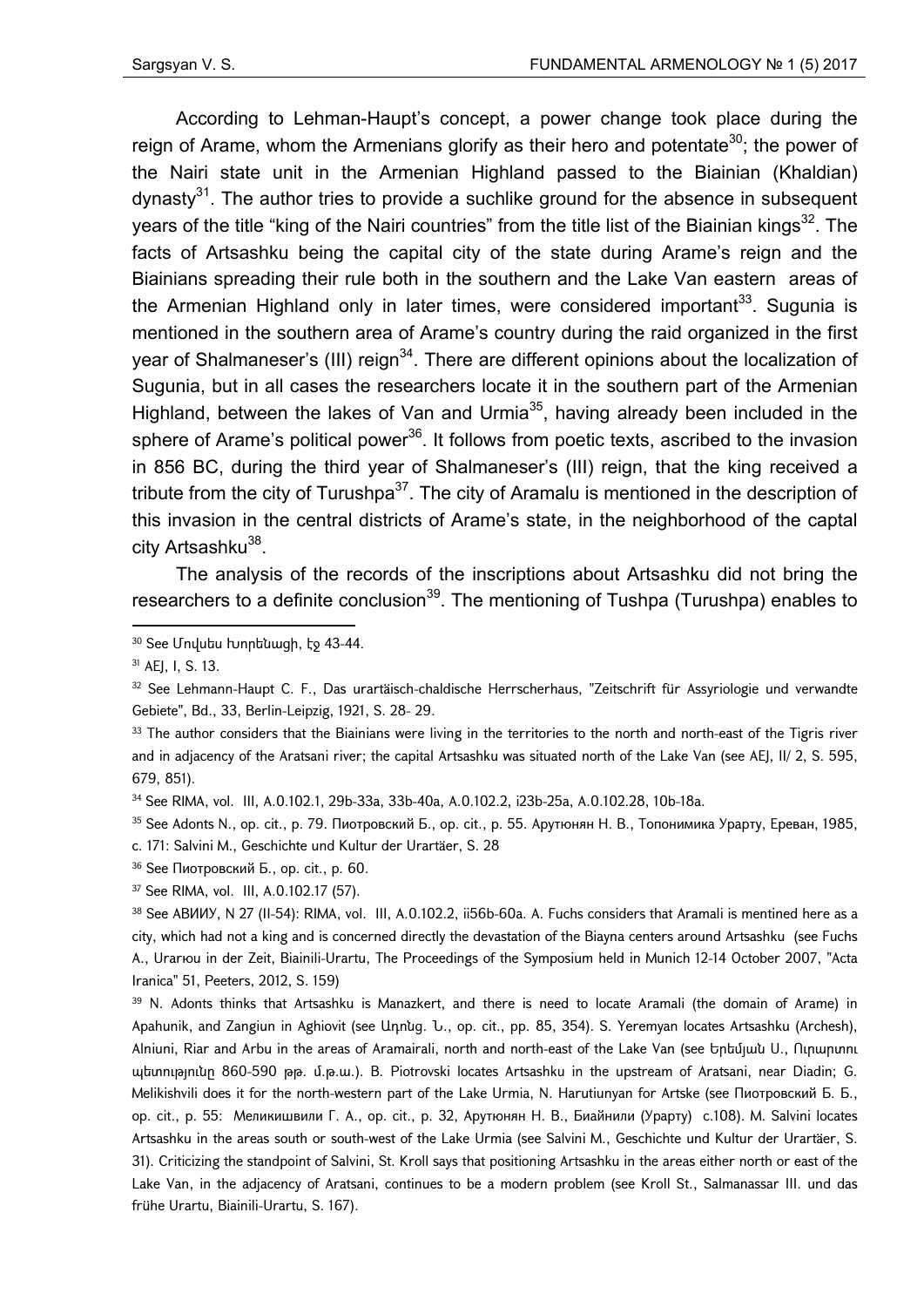make a guess about the possible route of the raid from Dayeni. The Assyrian army moved to Artsashku from Dayeni, passed through Aduru<sup>40</sup> and Eritia<sup>41</sup> mountains and destroyed the city of Aramalu and the adjacent towns, then moved to the city of Zanziuna, the Sea of Nairi and the Gilzanu countres<sup>42</sup>. The latter is located in the southwestern part of Lake of Urmia $43$ .

Lehman-Haupt did not examine separately those inscriptions of Shalmaneser III, where Artsashku and Aramale are mentioned together<sup>44</sup>. The native city of Rusa, Arbu and the city of Sarduri, Riar are mentioned in the province of Armarili while describing the invasion of 714 BC, in the  $8<sup>th</sup>$  year of the reign of Sargon (II)<sup>45</sup>. Despite the fact that it is not clear which one of Sarduris is referred to in the inscription<sup>46</sup>, it is evident that the the location of the central districts of Arame's state and the paternal cities of Rusa and Sarduri in Armarili is identical $47$ .

Lehman-Haupt located *Armarili* beween *Bazi* and Archishak, presuming also that Armarili could be farther from Archishak<sup>48</sup>. There is also a need to say that Aramali-Armarili means "the male cousins' province"<sup>49</sup>.

It is probable that the capital city Tushpa was also under the rule of Arame<sup>50</sup>. The fact of not mentioning the title of "the Ruler of the City of Tushpa" by Sarduri, typical to the Biainian kings, and, generally speaking, the absence of the name of Tushpa city indicate also that Tushpa had not still a significance of the capital for the Biainian state<sup>51</sup>.

According to Lehman-Haupt's supposition, the son of Lutipri, Sarduri included Tushpa and the southern regions of the Armenian Highland in the borders of his political authority. The center of the kingdom was still in the northern coastal part of Lake Van during the reign of his successor, Arame. The assumption that the Biainians established themselves in the southern lands of the Armenian Highland after Arame does not fit the reality. There is a need to note that according to this version, Lehman-Haupt dates

1

<sup>&</sup>lt;sup>40</sup> It is supposed that the mountain of Aduru is Sipan and is identical with the KUREiduru, mentioned in the Biainian inscriptions (see Арутюнян Н.В., Топонимика Урарту, стр. 12-13: CTU, vol. I, էջ 70).

<sup>41</sup> Eritia is mentioned in the inscriptions of Sargon II in the form of Irtia (see ABUUY, N 49(233)).

<sup>42</sup> See RIMA, vol. III, A.0.102.2, ii 47b-56a, ii 56b-60a, ii 60b-63a.

<sup>43</sup> See Reade J. E., Hasanlu, Gilzanu, and related considerations, "Archäeologische Mitteilungen aus Iran", Bd. 12, 1979, pp. 175-181.

<sup>44</sup> See Schrader E., Keilinschriftliche Bibliothek, Bd. I, Berlin, 1889, S. 128-174.

<sup>45</sup> See АВИИУ, N 49(269).

<sup>46</sup> See Lehmann-Haupt C. F., Das urartäisch-chaldische Herrscherhaus, S., 48.

<sup>47</sup> See Арутюнян Н.В., Топонимика Урарту, стр. 38.

<sup>48</sup> See AEJ, II/1 S. 319.

<sup>49</sup> See AEJ, II/1 S. 319.

<sup>50</sup> See Kroll St., op. cit., p. 167.

<sup>&</sup>lt;sup>51</sup> Sarduri carries the title of *MAN* GAL-e *MAN* dan-nu *MAN* ŠÚ *MAN*<sup>KUR</sup> na-i-ri» (see CTU, vol. I, A 1A-1F <sub>1-2</sub>); Ishpuini acts with this title in the bilingual inscription of Kelishin and the title of «[*MAN*  $k$ <sup>UR</sup>] *bi-a-i-na- ú -e a-lu-si*  $\frac{URU}{U}$  *u*<sup>2</sup>-pa-a [URU]», «[MAN GAL]- ú MAN dan-nu MAN ŠÚ MAN <sup>KUR</sup>Na-i-ri GAR <sup>URU</sup> ţu- uš-pa-a-[an URU]» had already found a place in his title list as well.